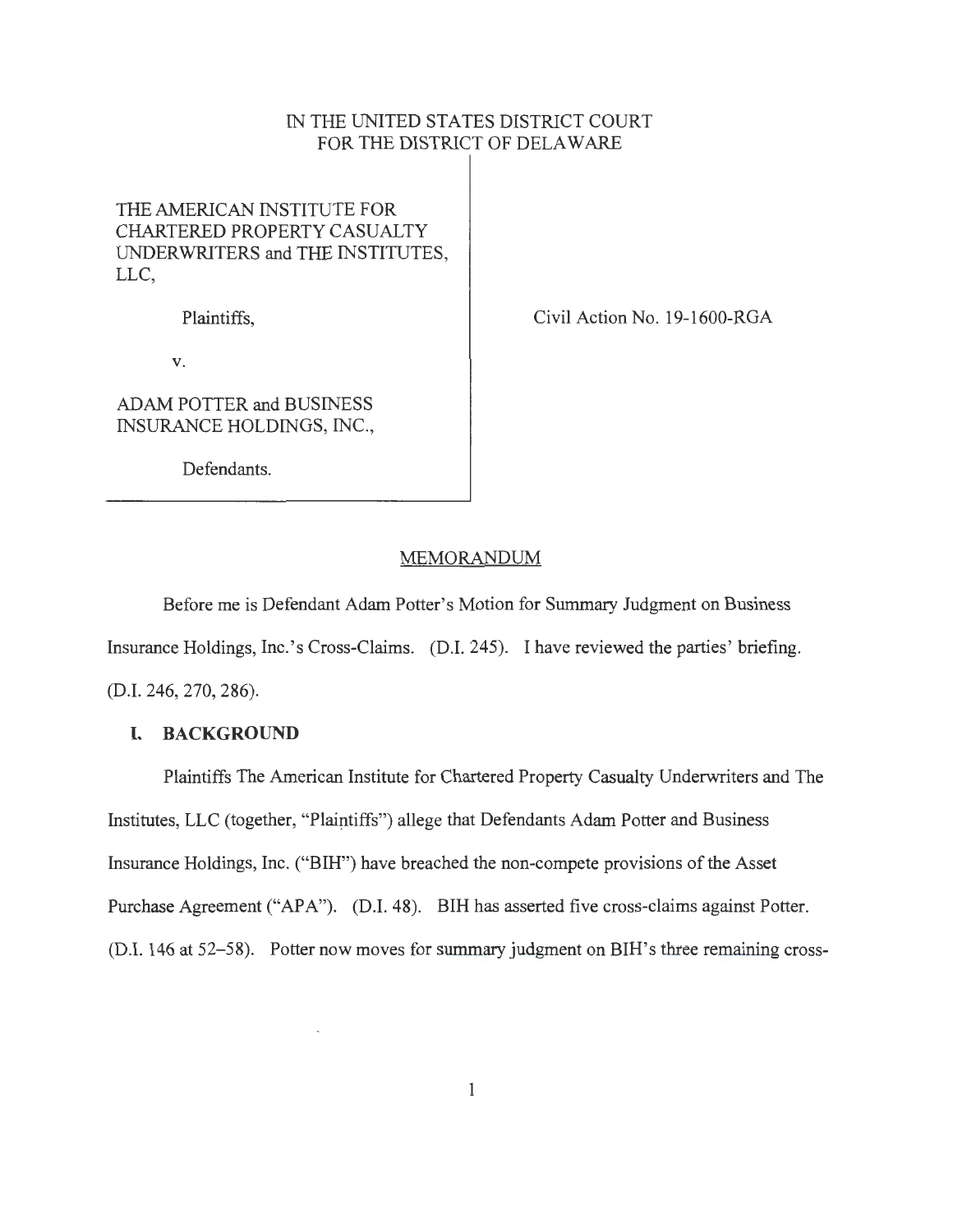claims: Negligent Management and Operation of BIH (Cross-Claim II), Fraud (Cross-Claim III), and Negligent Misrepresentation (Cross-Claim IV).<sup>1</sup> (D.I. 245).

### **II. LEGAL STANDARD**

"The court shall grant summary judgment if the movant shows that there is no genuine dispute as to any material fact and the movant is entitled to judgment as a matter of law." FED. R. CIV. P. 56(a). Material facts are those "that could affect the outcome" of the proceeding. *Lamont v. New Jersey,* 637 F.3d 177, 181 (3d Cir. 2011 ) (quoting *Anderson v. Liberty Lobby, Inc., 477 U.S. 242, 248 (1986)).* "[A] dispute about a material fact is 'genuine' if the evidence is sufficient to permit a reasonable jury to return a verdict for the nonmoving party." *Id.* The burden on the moving party may be discharged by pointing out to the district court that there is an absence of evidence supporting the non-moving party's case. *Celotex Corp. v. Catrett,* 477 U.S. 317, 323 (1986).

The burden then shifts to the non-movant to demonstrate the existence of a genuine issue for trial. *Matsushita Elec. Indus. Co. v. Zenith Radio Corp.*, 475 U.S. 574, 586-87 (1986); *Williams v. Borough of West Chester,* 891 F.2d 458, 460-61 (3d Cir. 1989). A non-moving party asserting that a fact is genuinely disputed must support such an assertion by: "(A) citing to particular parts of materials in the record, including depositions, documents, electronically stored information, affidavits or declarations, stipulations .. . , admissions, interrogatory answers, or other materials; or (B) showing that the materials cited [by the opposing party] do not establish the absence . . . of a genuine dispute . . . ." FED. R. Civ. P.  $56(c)(1)$ . The non-moving party's

<sup>&</sup>lt;sup>1</sup> Cross-Claim I (Indemnification) and Cross-Claim V (Tortious Interference with Contractual Relationship) have been dismissed. (D.I. 221, 223).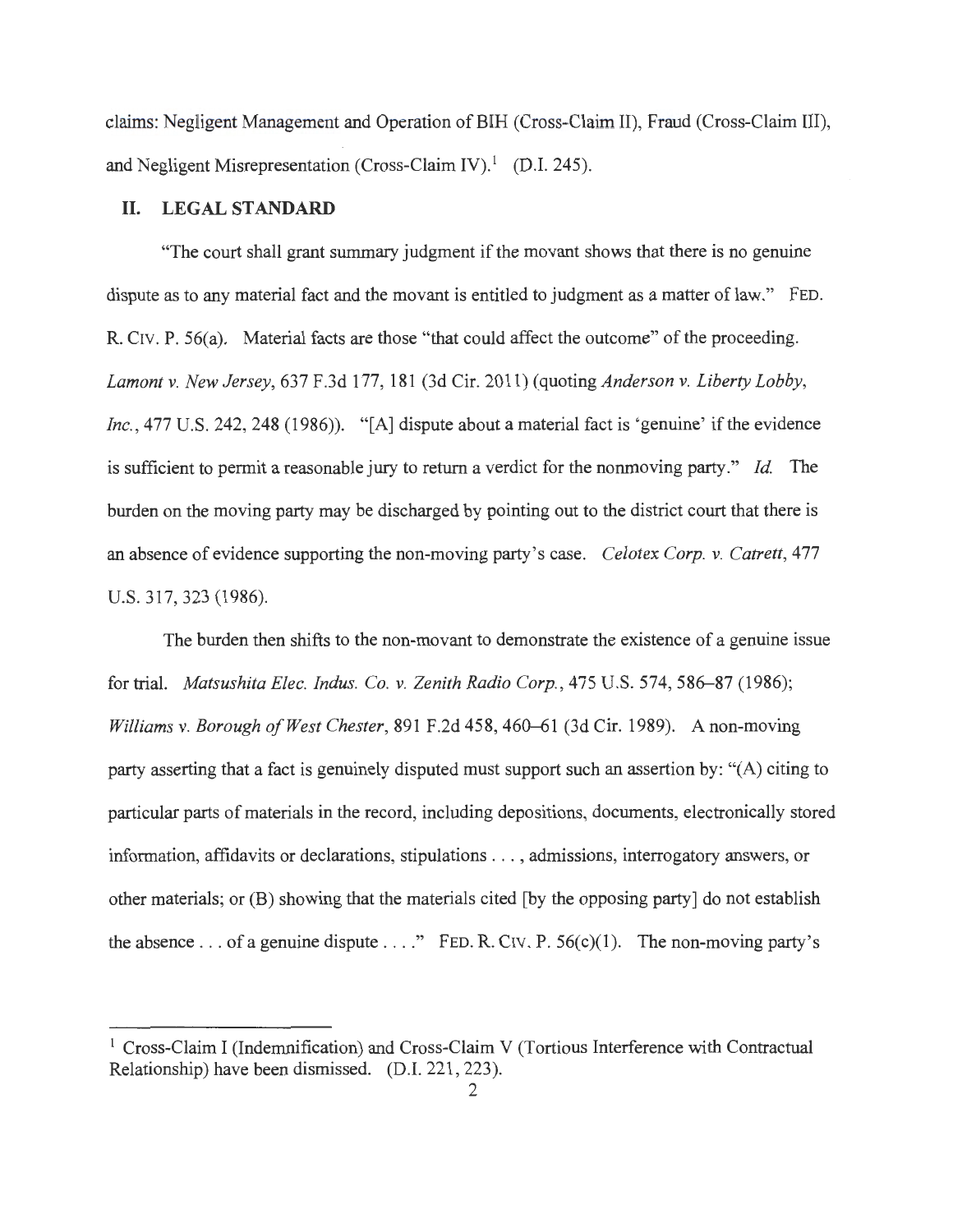evidence "must amount to more than a scintilla, but may amount to less (in the evaluation of the court) than a preponderance." *Williams,* 891 F.2d at 460-61.

When determining whether a genuine issue of material fact exists, the court must view the evidence in the light most favorable to the non-moving party and draw all reasonable inferences in that party's favor. *Wishkin v. Potter,* 476 F.3d 180, 184 (3d Cir. 2007). If the non-moving party fails to make a sufficient showing on an essential element of its case with respect to which it has the burden of proof, the moving party is entitled to judgment as a matter oflaw. *See Celotex Corp.,* 477 U.S. at 322.

#### **III. DISCUSSION**

## **A. Negligent Management and Operation (Cross-Claim II)**

BIH's "negligent management and operation" claim<sup>2</sup> arises from actions Potter took when he held multiple roles at BIH—officer, director, and sole shareholder. BIH argues that Potter "negligently failed to fulfill his duty of care with respect to BIH" when he failed to take all of the steps he indicated he would take to ensure that the Cannabis & Hemp ("C&H") Conference complied with the APA. (D.I. 146 at 53). The parties agree that this claim is governed by Florida law because BIH is incorporated in Florida. (D.I. 246 at 5; D.I. 270 at 7).

The fiduciary duties owed to a Florida corporation by its officers and directors are provided in the Florida Business Corporation Act. The Act provides that directors must act "[i]n good faith" and "[i]n a manner he or she reasonably believes to be in the best interests of the corporation." FLA. STAT. § 607.0830(1). When making decisions on behalf of the corporation, directors "shall discharge their duties with the care that an ordinary prudent person in a like

<sup>&</sup>lt;sup>2</sup> This claim is essentially a claim for breach of fiduciary duty.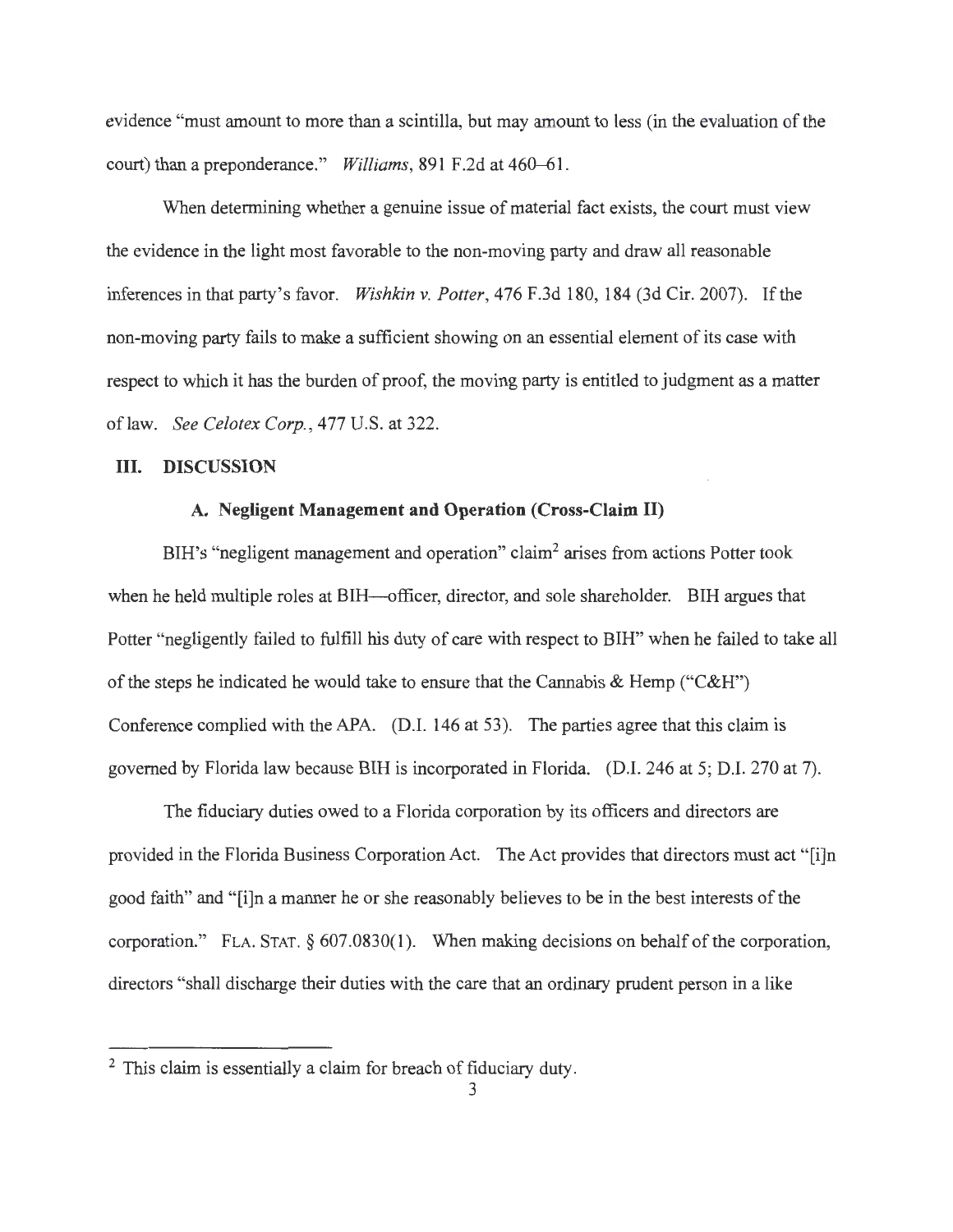position would reasonably believe appropriate under similar circumstances." *Id.* § 607.0830(2). The Act also codifies the business judgment rule and provides that directors are not personally liable for actions taken in furtherance of their corporate duties, except in limited circumstances. *See id.* § 607.0831.

BIH argues that Florida's statutory business judgment rule only insulates directors from negligence claims, not officers. (D.I. 270 at 8–9). Thus, BIH argues that the statutory business judgment rule does not apply to Potter because he took the alleged negligent actions as both BIH's director and officer. *(Id.* at 9).

As BIH points out, many Florida district courts have held that section 607. 0831 does not apply to officers. *See, e.g. , FDIC v. Copenhaver,* 2014 WL 12621202, at \*10 (M.D. Fla. May 10, 2014) ("By its plain terms, section 607.0831 insulates only directors from claims for ordinary negligence .... Had the legislature intended to insulate officers from negligence claims under section 607.0831 , it surely could have done so, but it did not."), *report and recommendation adopted sub nom. FDIC v. Mangano,* 2014 WL 12621581 (M.D. Fla. June 4, 2014); *FDIC v. Florescue*, 2013 WL 2477246, at \*4 (M.D. Fla. June 10, 2013) ("A straightforward reading of the statute makes it appear that the business judgment rule eliminates claims for ordinary negligence against directors only."); *FDIC v. Brudnicki,* 2013 WL 2145720, at \*2-3 (N.D. Fla. May 15, 2013) (finding that a defendant who was a director and officer was not entitled to the protection of section 607.0831 in his capacity as an officer because "the statute does not afford the same protections to officers as it does to directors").

In response, Potter points to two cases which stated that section 607.0831 applies to directors and officers. *See FDIC v. Stahl,* 89 F.3d 1510, 1516 n.12 (11th Cir. 1996) ("The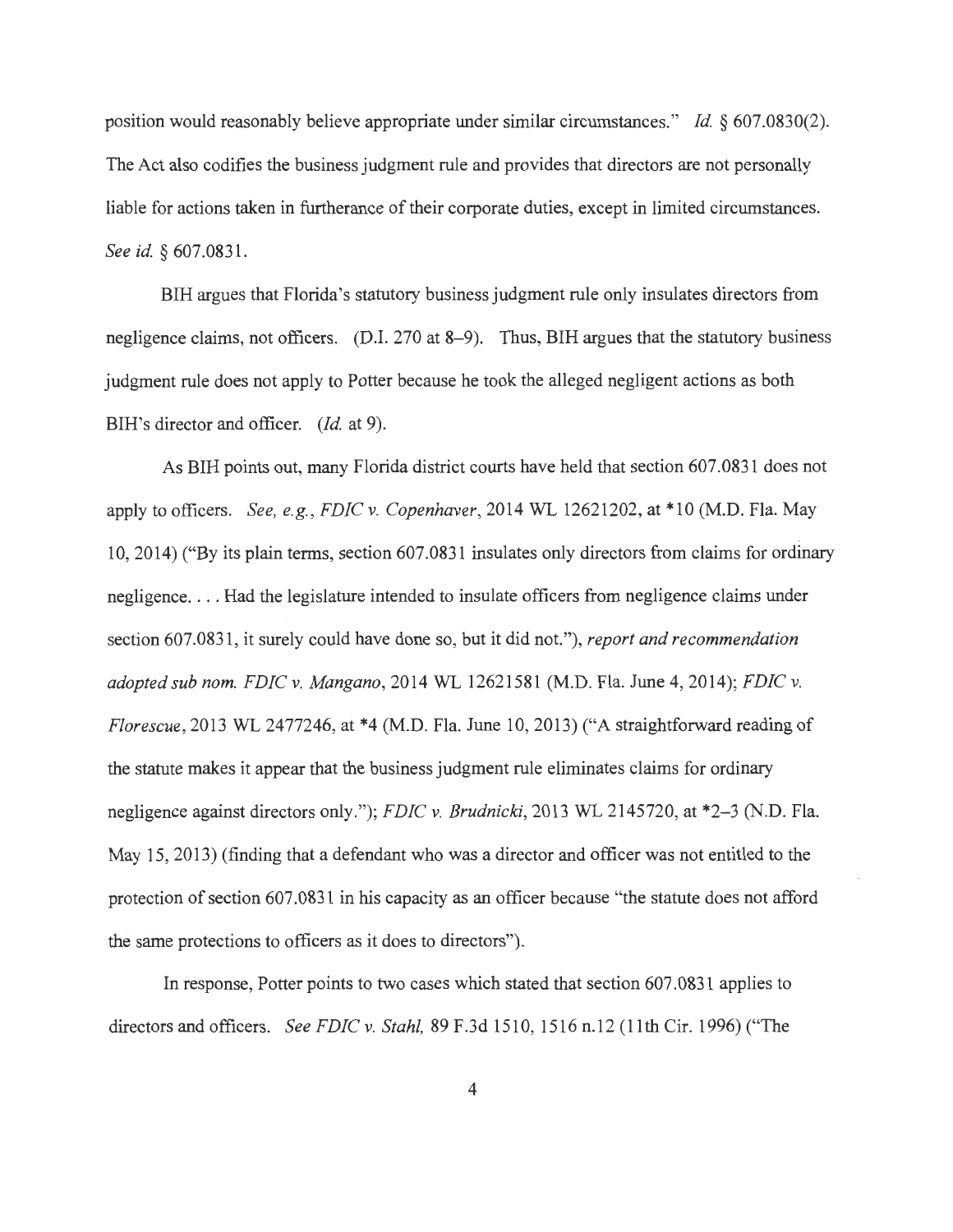Florida legislature passed FLA. STAT. [§ § 607.0830, 607.0831] to afford corporate officers and directors greater protection from liability .... "); *FDIC v. Gonzalez-Gorrondona,* 833 F. Supp. 1545, 1556 (S.D. Fla. 1993) ("We find that the Florida statute insulates corporate directors and officers from conduct amounting to gross negligence, and permits liability only for greater derelictions of the duty of care."). In neither case was there actually an issue about the statute's applicability to officers.

I find the reasoning in the more recent Florida district court opinions—which have declined to follow the cases cited by Potter<sup>3</sup>—to be more persuasive. A plain reading of section 607.0831 makes clear that it only applies to "directors." *See* FLA. STAT. § 607.0831 ("A *director* is not personally liable for monetary damages . . . ." (emphasis added)). Thus, Potter is not entitled to the protections of the statutory business judgment rule as far as the claim for ordinary negligence arises from his work as an officer. *See Copenhaver*, 2014 WL 12621202, at \*10.

Potter argues that even if he is subject to personal liability for ordinary negligence, he is protected under Florida's common law business judgment rule.<sup>4</sup> (D.I. 246 at  $6-7$ ). Under that rule, there is a presumption that, in making a business decision, corporate directors and officers "acted on an informed basis, in good faith and in the honest belief that the action taken was in the

<sup>3</sup>*See, e.g. , FDIC as Receiver for Wakulla Bankv. Dodson,* 2014 WL 11511068, at \*2 n.2 (N.D. Fla. Feb. 27, 2014) (referring to the statements in *Stahl* and *Gonzalez-Gorrondona* as "dicta"); *Florescue*, 2013 WL 2477246, at \*4 (same).<br><sup>4</sup> Both parties seem to assume that the common law business judgment rule that protects officers

is still applicable. (D.I. 270 at 9-10; D.I. 286 at 3-4 n.2). *See Copenhaver,* 2014 WL 12621202, at \*7-11 (applying both the statutory and common law business judgment rule). *But see FDIC v. Dodson,* 2015 WL 7769520, at \*3 (N.D. Fla. Sept. 25, 2015) ("It is not entirely clear whether Florida's common-law BJR applies to officers and whether it even survived the enactment of section 607 .0831.").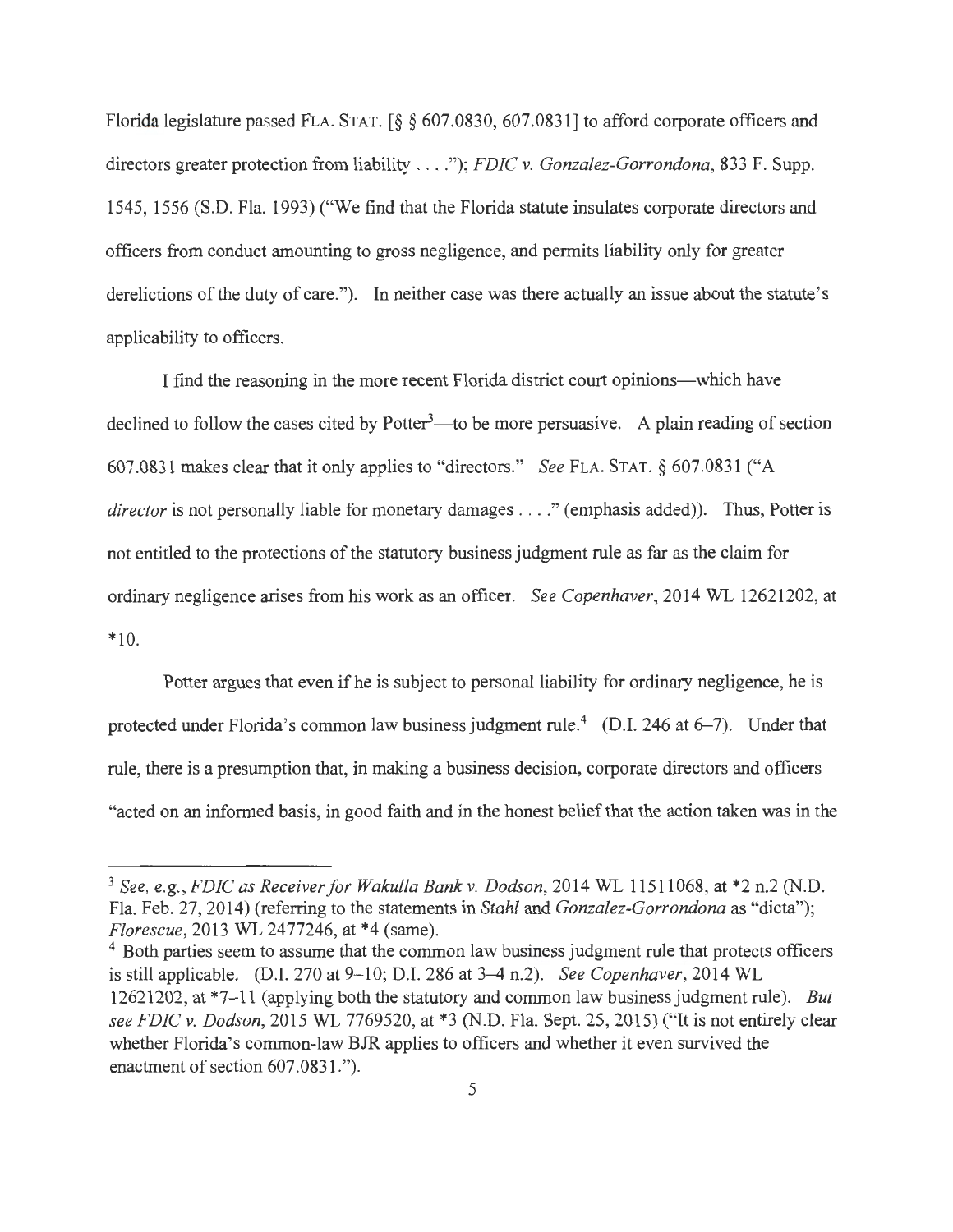best interests of the company." *Cottle v. Storer Commc 'n, Inc. ,* 849 F.2d 570, 575 (11th Cir. 1988) ( citation omitted). The business judgment rule protects corporate officers and directors from liability "absent a clear showing of fraud, bad faith or abuse of discretion." *Id.* Thus, to survive a motion for summary judgment, BIH "must allege specific facts that show a genuine issue of material fact concerning fraud, bad faith or abuse of discretion." *Id.* 

BIH's claim is based on specific representations Potter made to Plaintiffs concerning the C&H Conference. After Plaintiffs notified Potter that the C&H Conference was in breach of the non-compete provisions of the APA, Potter's lawyer sent Plaintiffs a letter stating that he made the following adjustments to the C&H Conference:

# 1. Added to the about page [on BIH's website], in bold: **This conference was not developed and is not intended for claims and litigation management professionals.**

2. Modified the session title in the "Cannabis & Hemp Conference" to ensure there is no mention of claims in the title, description and session information.

3. [BIH] will not knowingly allow any claims and litigation management professionals to attend the 2019 Cannabis & Hemp Conference.

 $(D.I. 273-2, Ex. 4, at 1).<sup>5</sup>$ 

<sup>&</sup>lt;sup>5</sup> Potter argues that this letter is inadmissible under FED. R. EVID. 408 because the letter was sent "For Settlement Purposes Only." (D.I. 246 at 8-9). Rule 408 provides that settlement offers are inadmissible "to prove or disprove the validity or amount of a disputed claim or to impeach by a prior inconsistent statement." FED. R. EVID.  $408(a)$ . The focus of Rule  $408(a)$  is on the claim being compromised-here, Plaintiffs' breach of contract claim. *Abb Vie Inc. v. Boehringer Ingelheim Int 'l GmbH,* 2019 WL 1571666, at \*4 n.6 (D. Del. Apr. 11 , 2019); *see also Dahlgren* v. *First Nat '! Banko/Holdrege,* 533 F.3d 681,699 (8th Cir. 2008) ("Rule 408 as written only applies to evidence of compromise offered to prove liability for or the amount of the claim that was compromised .... "). BIH, however, is using this letter to show that Potter made commitments to Plaintiffs on behalf of BIH, not to show the validity of Plaintiffs' breach of contract claim. The compromise letter is admissible for this purpose. *See FED. R. EVID.* 408(b).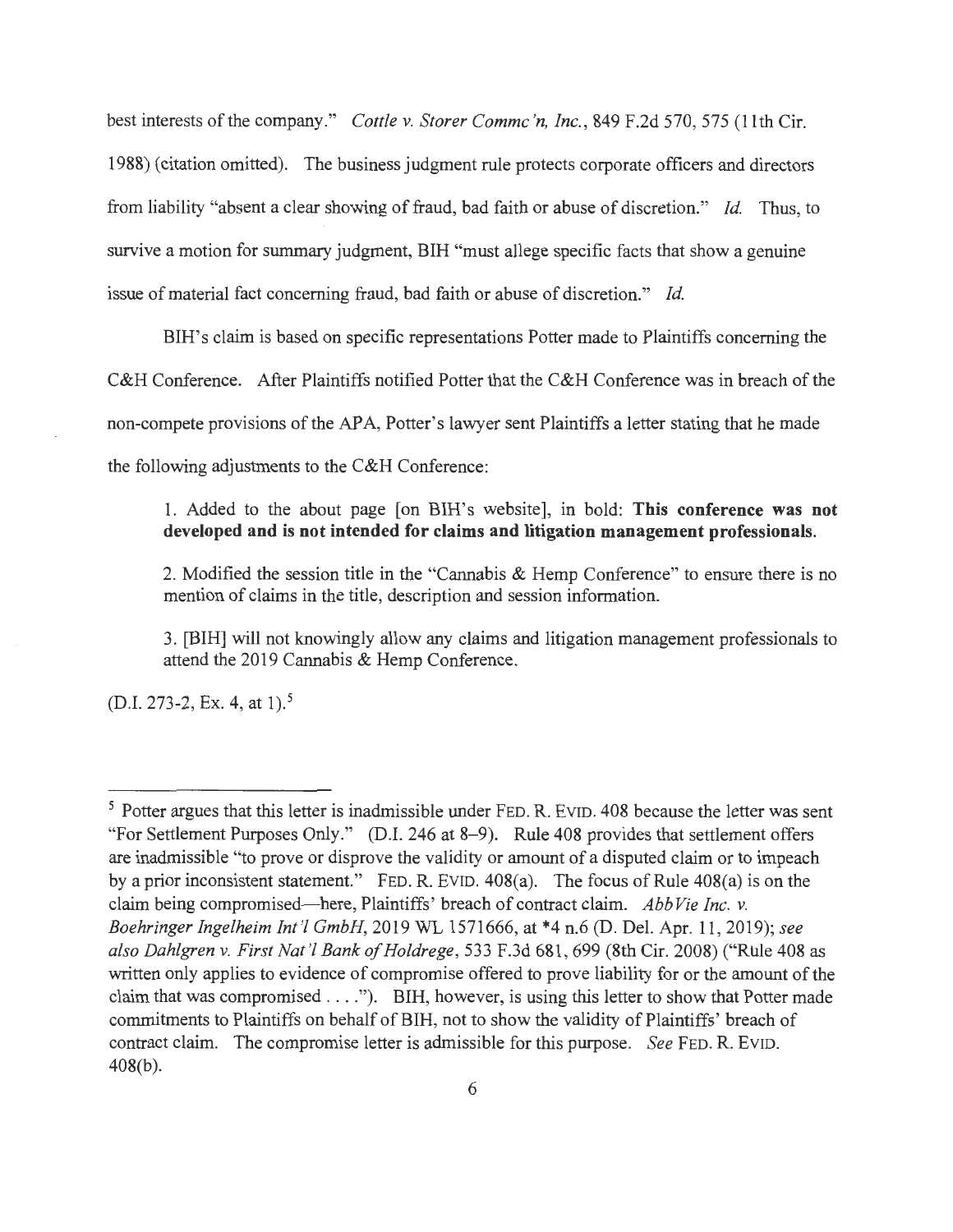BIH argues that Potter failed to fulfill these commitments. The record evidence, however, makes clear that Potter made the first two adjustments. (D.I. 238, Ex. F, at 1, 6). As to the third adjustment, Potter testified that he instructed Katie Kett, a former BIH employee responsible for organizing conferences, not to accept any registrations from claims or litigation management personnel. (D.I. 273-2, Ex. 1, at 93:19–23). Although there is some evidence that Potter may have known there were claims professionals registered for the conference, *(id. ,* Ex. 7, at 78: 17-79: 18), this alone is insufficient to establish the "clear showing" of bad faith required to overcome the business judgment rule presumption. BIH has failed to demonstrate the existence of any genuine factual dispute concerning whether Potter was grossly negligent or acted in bad faith. Potter is therefore entitled to the business judgment rule presumption. Thus, I grant Potter's motion for summary judgment on this claim.

#### **B. Fraud (Cross-Claim** III)

The parties agree that BIH's claim of fraud is governed by Connecticut law. (D.I. 246 at 9-10; D.I. 270 at 11-12). To establish liability for fraud, BIH must show by clear and convincing evidence that: "(1) a false representation was made (by Potter] as a statement of fact; (2) the statement was untrue and known to be so by [Potter]; (3) the statement was made with the intent of inducing reliance thereon; and (4) [BIH] relied on the statement to [its] detriment." *Stuart v. Freiberg,* 116 A.3d 1195, 1203 (Conn. 2015) (internal citation omitted). BIH alleges that Potter "fraudulently induced BIH to (a) continue with the C&H Conference and (b) permit its directors, officers, and/or employees to have involvement with ClaimsX." (D.I. 146 at 54).

I cannot grant summary judgment on BIH's fraud cross-claim because there are genuine factual disputes as to whether Potter made a false representation about the C&H Conference with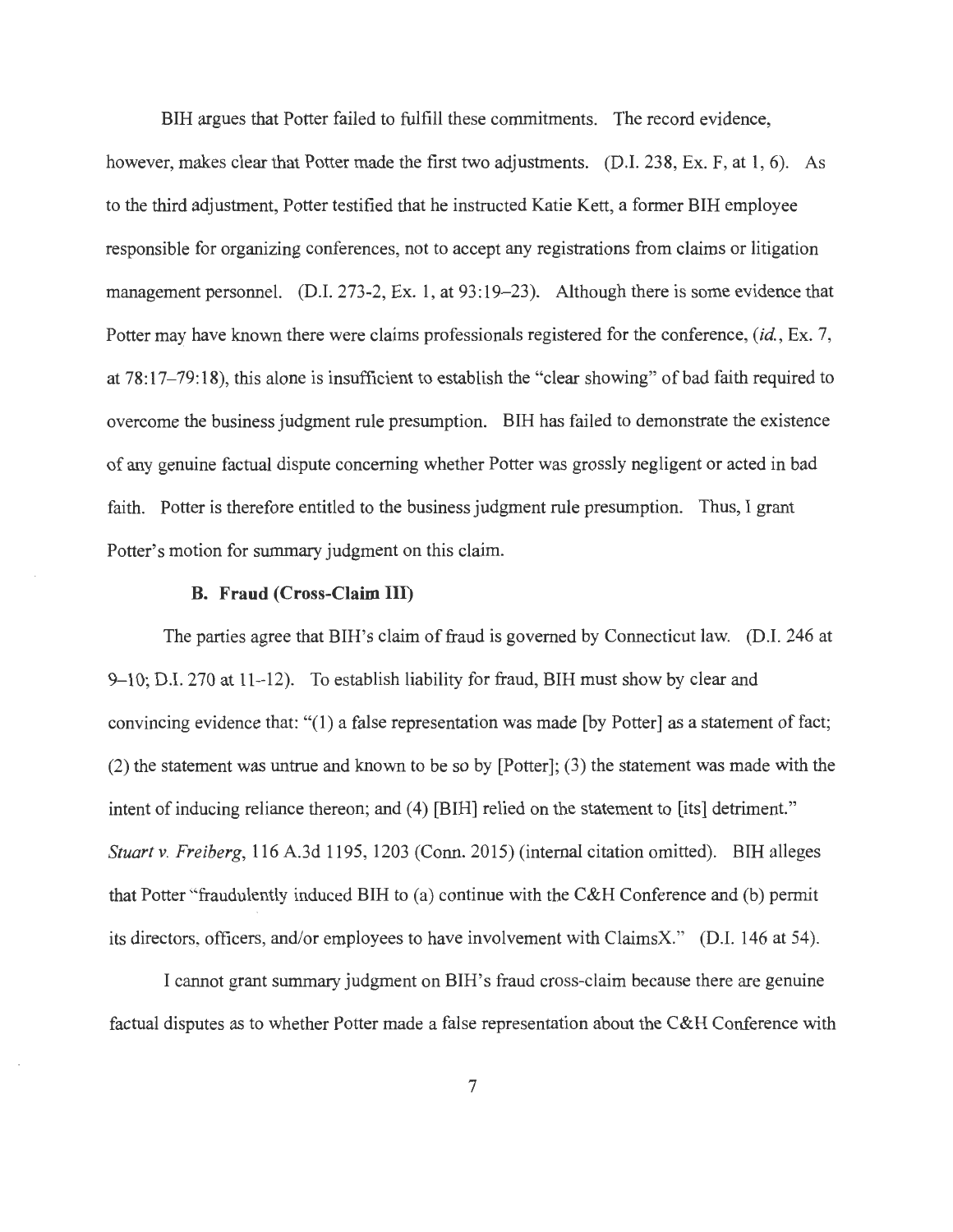the requisite knowledge and intent. For example, Stephen Acunto—owner of Beacon—testified that Potter told him prior to the sale of BIR to Beacon that the non-compete provisions of the APA would not apply to BIH after the sale. (D.I. 273-2, Ex. 2, at  $44:10-15$ ,  $82:15-19$ ). In the Stock Purchase Agreement with Beacon, Potter again represented that the APA "contained a non-compete for Adam Potter personally, however [BIH] is not part of the agreement." *(Id., Ex.* 5, at Schedule 3.09 (BIR-003-003909)). But BIR was subject to the non-compete. The assurance in the Stock Purchase Agreement further provided, "We remain confident there is no violation and took proactive steps to clarify the intended conference attendees." *(Id.; see also*  Ex. 1, at 161:24-162:3). Mr. Acunto testified that he believed "the inclusion of claims and litigation in the conference ... were excised before [he] owned the company." *(Id.,* Ex. 2, at  $274:25-275:5$ .<sup>6</sup> Thus, there is evidence that would support a finding of fraud in the representations that BIR was not subject to the non-compete.

There is also a factual dispute regarding whether Potter misled BIR into believing that its directors and officers could be involved with ClaimsX without violating the APA's noncompete. Potter introduced Mr. Acunto to Sydney Posner (Potter's sister), who started ClaimsX. *(Id. ,* Ex. 1, at 114:11-20). After Mr. Acunto agreed to meet with Ms. Posner to

<sup>&</sup>lt;sup>6</sup> Potter argues that BIH cannot rely on Potter's pre-sale representations to Mr. Acunto to support its fraud claim because Mr. Acunto was a third party and not affiliated with BIR prior to its sale. (D.I. 246 at 11). Potter thus reasons that BIR would not have detrimentally relied on these presale statements. *(Id.).* I disagree. After the sale, Mr. Acunto became a director and officer of BIH. (D.I. 247-3, Ex. 25). And the evidence supports a finding that he relied on Potter's presale representations in making decisions on behalf of BIR. (D.I. 273-2, Ex. 2, at 102:18- 103:15, 106:3- 108:10); *see Tatem v. Norwalk Acquisition 1, LLC,* 2021 WL 4393805, at \*13 (Conn. Super. Ct. Aug. 31, 2021) ("Although reliance may be indirect, it must be the plaintiff or her agents and not merely others who rely upon the misrepresentation." (internal citation omitted)).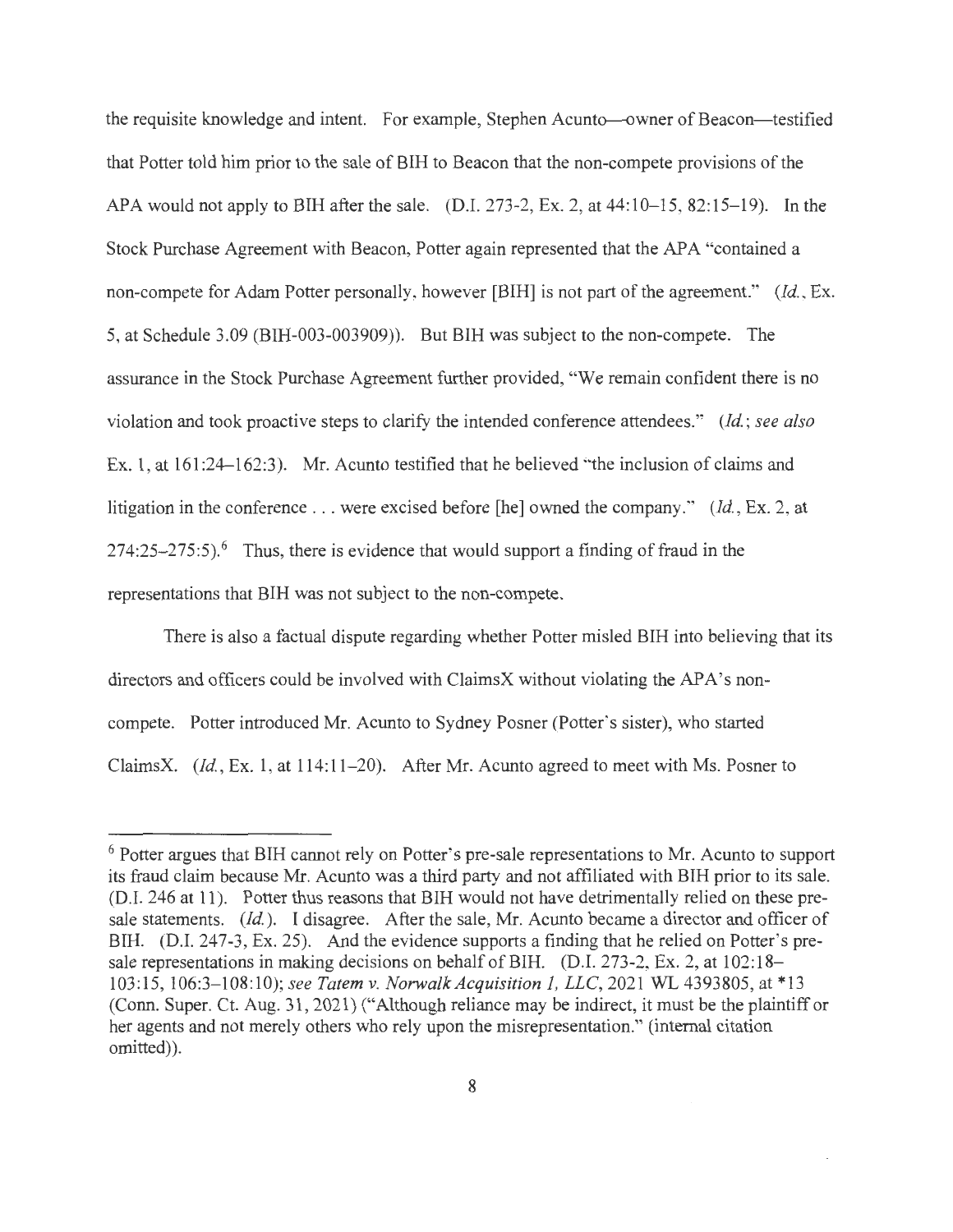discuss a joint venture, Potter informed him that Potter could not be involved in any discussions because of his non-compete. (D.I. 247-3, Ex. 31 ). Potter did not say anything about whether Mr. Acunto could be involved. *(See* id. ).

Potter argues that BIH fails to present any evidence that Potter made any statements with fraudulent intent.<sup>7</sup> (D.I. 246 at 12). Although BIH does not point to any direct evidence of Potter's fraudulent intent, a reasonable factfinder may infer this intent based on the surrounding circumstances. *Miller v. Bourgoin,* 613 A.2d 292,295 (Conn. 1992) ("It is well recognized that summary judgment procedure is particularly inappropriate where the inferences which the parties seek to have drawn deal with questions of motive, intent and subjective feelings and reactions." (cleaned up)).

I therefore deny the request for summary judgment on BIH's fraud cross-claim.

### **C. Negligent Misrepresentation (Cross-Claim IV)**

The parties agree that BIH's claim of negligent misrepresentation is governed by Connecticut law. (D.I. 246 at 9-10; D.I. 270 at 11-12). To establish liability for negligent misrepresentation, BIH must show by a preponderance of the evidence: "( 1) that [Potter] made a misrepresentation of fact (2) that [Potter] knew or should have known was false, and (3) that [BIH] reasonably relied on the misrepresentation, and (4) suffered pecuniary harm as a result." *Stuart*, 116 A.3d at 1204 (internal citation omitted). BIH alleges that Potter "negligently misrepresented BIH's legal responsibilities to BIH following his sale of BIH to Beacon Intercontinental." (D.I. 146 at 55). To support its negligent misrepresentation claim, BIH points to the same statements as in its fraud claim.

<sup>7</sup> Potter does not argue that the evidence is insufficient to show that there was a false statement.